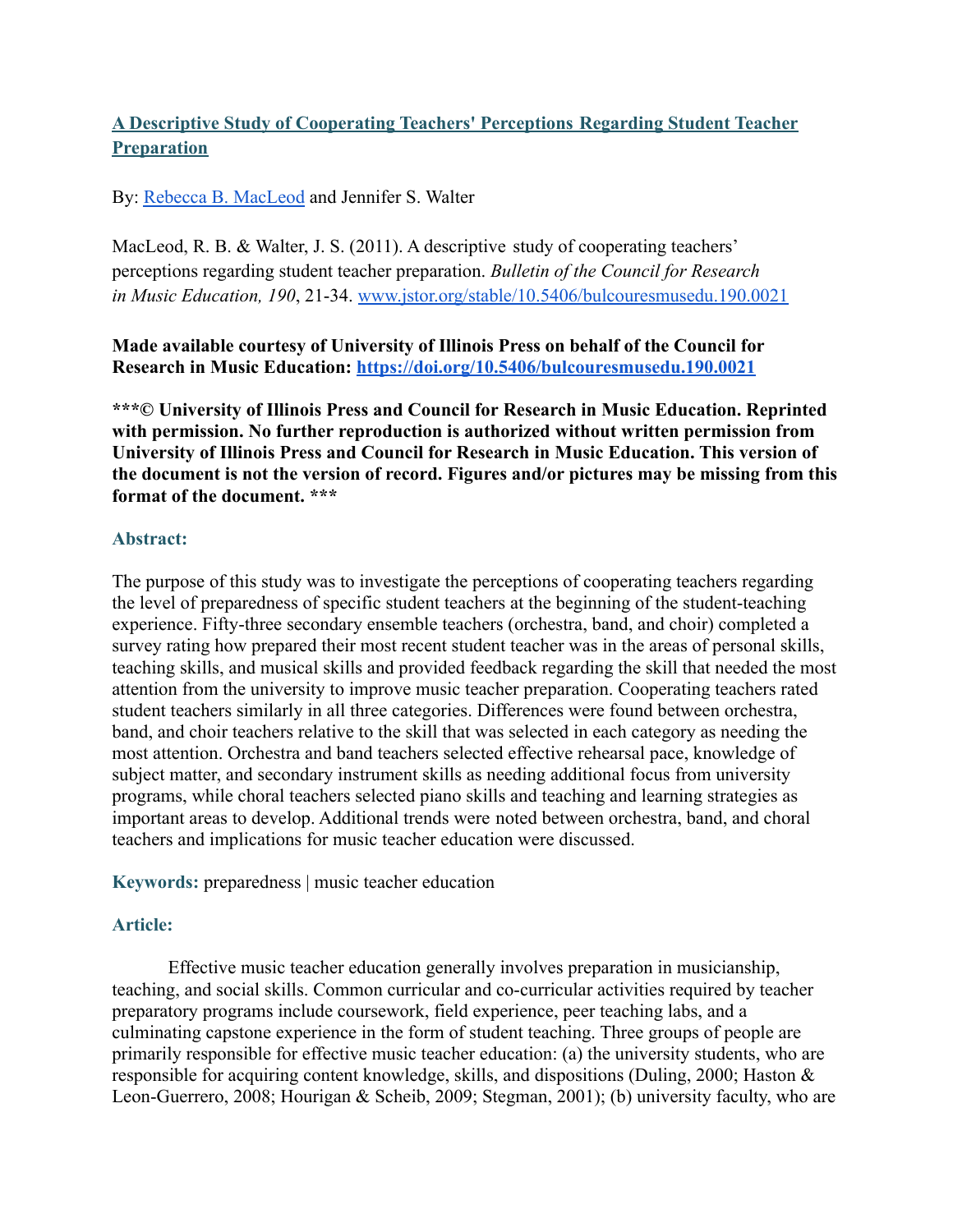responsible for teaching content knowledge, skills, and dispositions (Conway, 2002); and (c) cooperating teachers, who are responsible for mentoring preservice teachers through field and student-teaching experiences with the assistance of university faculty (Draves, 2008; Zemek, 2008).

The present study focused on the perceptions of the cooperating teachers regarding student teacher preparation. The cooperating teacher has been identified as the most influential component of the undergraduate teacher education program (Brand, 1993; Conway, 2002; Guyton & McIntyre, 1990; Krueger, 1997). However, the expectations of the cooperating teacher and the university supervisor sometimes vary (Abrahams, 2009) and student teacher supervision has been described as inconsistent (Svengalis, 1992). Incongruence between the goals and expectations of the cooperating teacher and university supervisor can cause frustration for the student teacher and prevent the effective application of techniques and content knowledge learned during coursework from taking place during the student-teaching experience.

#### **Related research**

Researchers have investigated the effectiveness of teacher preparation programs (Abrahams, 2009; Ballantyne & Packer, 2004; Conway, 2002), the perceptions of graduates and novice music teachers regarding their undergraduate education (Ballantyne & Packer, 2004; Brophy, 2002; Conway, 2002; Hourigan & Scheib, 2009), and student teachers' perceptions of their mentors (Duling, 2000). One common complaint from experienced teachers regarding their undergraduate education was that field experiences were too few and occurred too late in the program curriculum (Brophy, 2002). Early career teachers reflected that more time should be spent preparing undergraduates with specific pedagogical content knowledge and skills as well as information regarding the administration of music programs (i.e., budgeting, legal issues, co-curricular activities) (Ballantyne & Packer, 2004).

Further investigation of public school teachers' perceptions of university music educators' effectiveness revealed that the majority of public school music teachers perceived university music teachers as having unrealistic expectations of and being out of touch with the teaching environments, characteristics, and interests of current public school music classrooms (Legette, 1999). Teachers felt that university music teacher educators would benefit from increased involvement in public school music classrooms (Hamann & Lawrence, 1994; Legette, 1999). Activities such as teaching a semester in the public schools, guest teaching, observing public school music classes, serving on joint committees with public school teachers, and supervising student teachers were ranked by public school teachers as important in maintaining the skills and awareness necessary to be an effective teacher educator (Hamann & Lawrence, 1994).University faculty can benefit from developing a partnership with the cooperating teachers and public school programs in their area in order to strengthen undergraduate students' learning of content knowledge as well as the application of that knowledge during field experience and co-curricular activities (Morin, 2000; Scheib & Burrack, 2006).

Three additional studies compared the opinions and perceptions of university music education students (preservice teachers), experienced teachers, and university teacher educators with regard to the characteristics necessary to be a successful music teacher (Miksza, Roeder, & Biggs, 2010; Rohwer & Henry, 2004; Teachout, 1997). Teachout (1997) compared experienced and preservice teachers' opinions of the skills necessary for a music teacher to be successful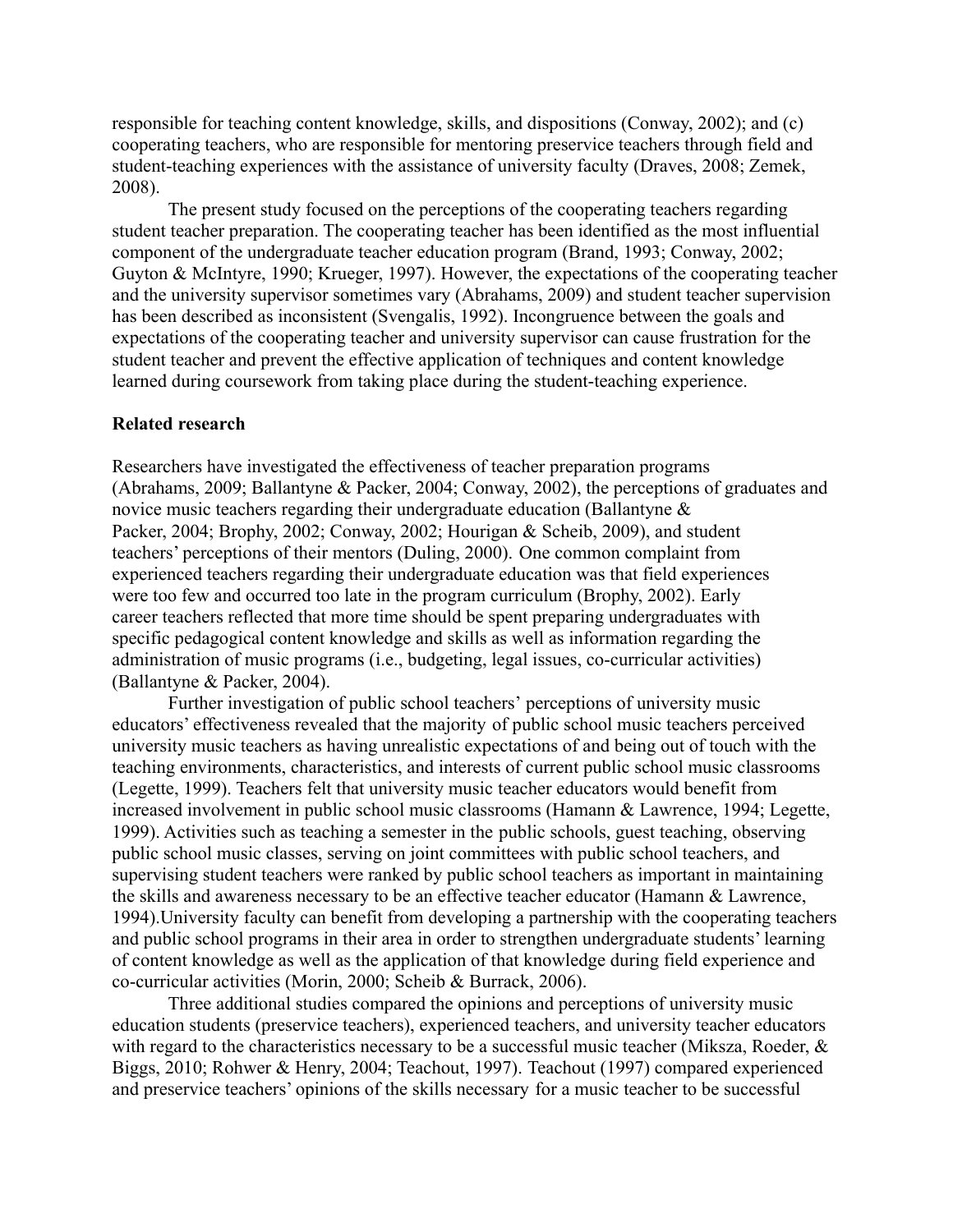during the first 3 years of teaching and found agreement on 7 of the top 10 items between the two groups ("be mature and have self-control," "be able to motivate students," "possess strong leadership skills," "involve students in the learning process," "display confidence," "be organized," "employ a positive approach"). Overall, mean ratings showed that both experienced and preservice teachers thought that teaching skills and personal skills were more important than musical skills in order to be a successful music teacher. Likewise, university music educators rated teaching skills and personal skills as more important to effective teaching than musical skills (Rohwer & Henry, 2004), as did band directors (Miksza, Roeder, & Biggs, 2010).

Although considerable research has explored the perceptions and opinions of experienced, novice, and preservice teachers, little research has investigated the perceptions and opinions of cooperating teachers regarding the effectiveness of university supervisors and how well undergraduate music education programs prepare student teachers. Given the importance of the cooperating teacher's contribution to the development of the student teacher, it seems prudent to investigate cooperating teachers' perceptions of student teachers' preparation to teach. Based on previous research, there appears to be agreement that personal skills, teaching skills, and musical skills are important to successful teaching (Miksza, Roeder, & Biggs, 2010; Rohwer & Henry, 2004; Teachout, 1997). Therefore, the purpose of this study was to investigate the perceptions of cooperating teachers regarding the level of preparedness of specific student teachers at the beginning of the student-teaching experience related to personal skills, teaching skills, and musical skills and to obtain general feedback regarding areas that need additional attention from the university.

Specific research questions included: (a) How do cooperating teachers rate student teachers relative to the three areas: personal, teaching, and musical skills? (b) What areas do cooperating teachers identify as needing the most attention from university programs to better prepare student teachers? (c) Are there differences between band, orchestra, and choir cooperating teachers in regard to the item they selected as needing the most attention to improve student teacher preparation?

### **Method**

#### Participants

Participants in this study included 53 secondary school music ensemble teachers ( $n = 20$  band teachers,  $n = 18$  orchestra teachers,  $n = 15$  choir teachers) from the northeastern, southeastern, and midwestern United States. Teachers were eligible to participate in the study if they had supervised a student teacher within the last 5 years. Potential subjects were identified through university teacher education programs and were invited to participate in the study  $(N = 60)$ . Individual teachers were emailed the survey and invited to participate. The response rate was 100%. Six of the surveys were excluded from the study because the teacher taught orchestra and band, or choir and band, and therefore could not be categorized exclusively as an orchestra teacher, band teacher, or choir teacher. One additional survey was excluded because the cooperating teacher had not supervised a student teacher within the past 5 years.

Participants were asked to consider their most recent student teacher and complete a survey based on their knowledge of that person. In addition, at the end of the survey teachers were asked to include general feedback regarding teacher preparation. The study included only middle- and high-school ensemble directors (and not general music teachers) because they have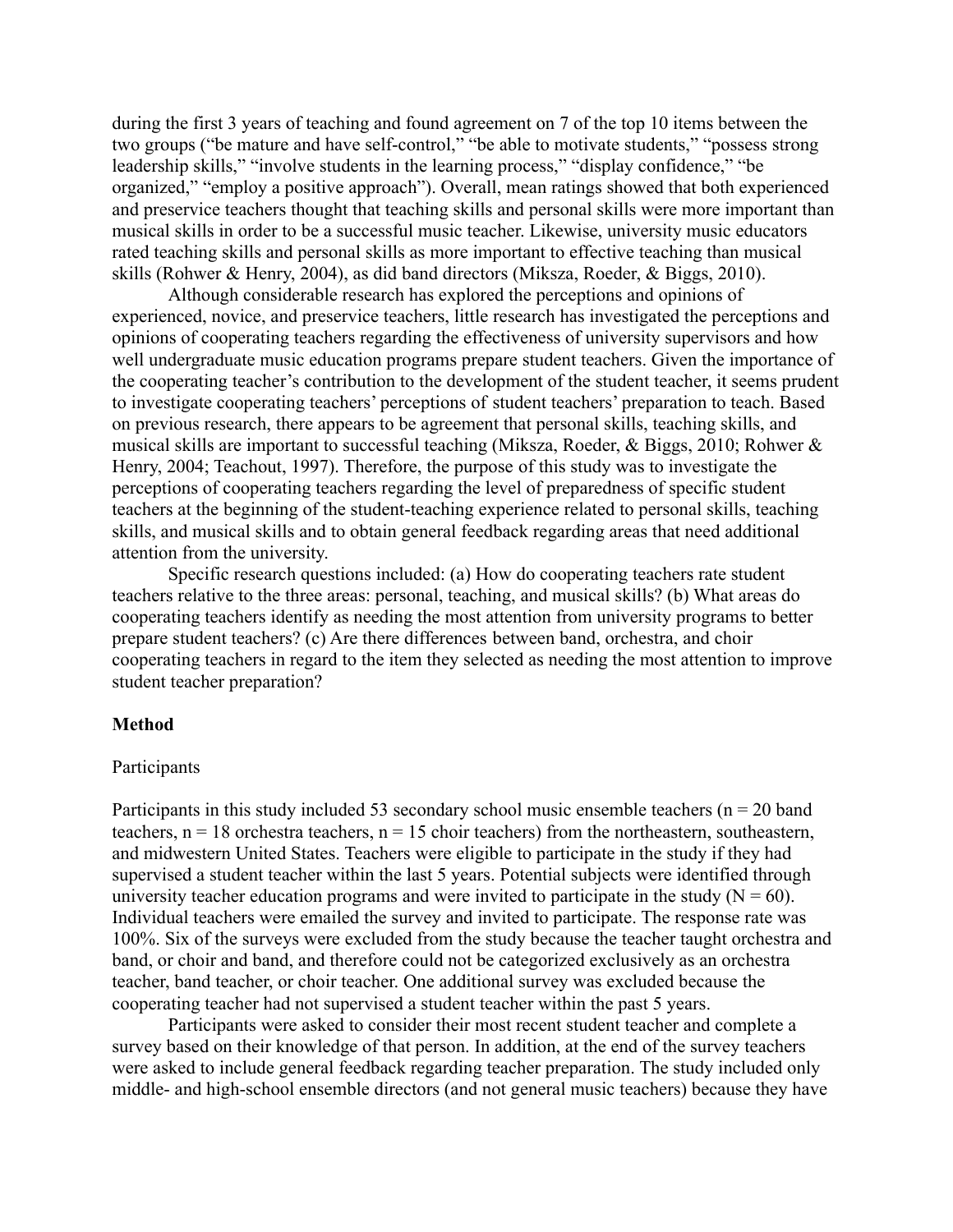older students (abstract thinkers), they operate in similar environments (large-ensemble setting, elective student participation), and they have similar goals (vocal/instrumental pedagogy) than do general music teachers.

## Survey Instrument

The survey was devised to measure respondents' perceptions of specific student teachers' skills and ability in three areas: personal, teaching, and music. The survey design was based on the 40-item questionnaire developed by Teachout (1997), which included behaviors and skills that both preservice and experienced teachers believed were needed for teachers to be successful (see Table 1). For each of the items, respondents were asked to rate their most recent student teacher on a 7-point Likert-type scale with regard to that student teacher's level of preparation at the start of the student-teaching experience. The scale indicated their level of agreement ranging from "poor" (1) to "excellent" (7), with an additional choice of "don't know."

| <b>Table 1.</b> Mean Ratings for Orchestra, Band, and Choir Student Teacher Preparedness in |  |  |  |
|---------------------------------------------------------------------------------------------|--|--|--|
| Personal, Teaching, and Musical Skills                                                      |  |  |  |

| Personal Skills        | Orchestra | Band | Choir |
|------------------------|-----------|------|-------|
| Enthusiasm             | 5.39      | 5.75 | 5.87  |
| Humor                  | 5.11      | 5.30 | 5.53  |
| Goal-oriented          | 5.83      | 5.75 | 5.67  |
| Professionalism        | 6.73      | 5.85 | 5.53  |
| Confidence             | 5.28      | 5.10 | 5.73  |
| Patience               | 5.22      | 5.55 | 5.33  |
| Organized              | 5.39      | 5.50 | 5.47  |
| Speaking               | 5.33      | 4.75 | 5.47  |
| Positive rapport       | 5.06      | 5.45 | 5.40  |
| Creativity             | 4.78      | 4.75 | 5.13  |
| Leadership             | 5.06      | 4.60 | 5.07  |
| Flexible and adaptable | 5.06      | 5.30 | 5.53  |
| Finances               | 5.29      | 6.20 | 5.86  |
| <b>Stress</b>          | 4.28      | 5.20 | 4.93  |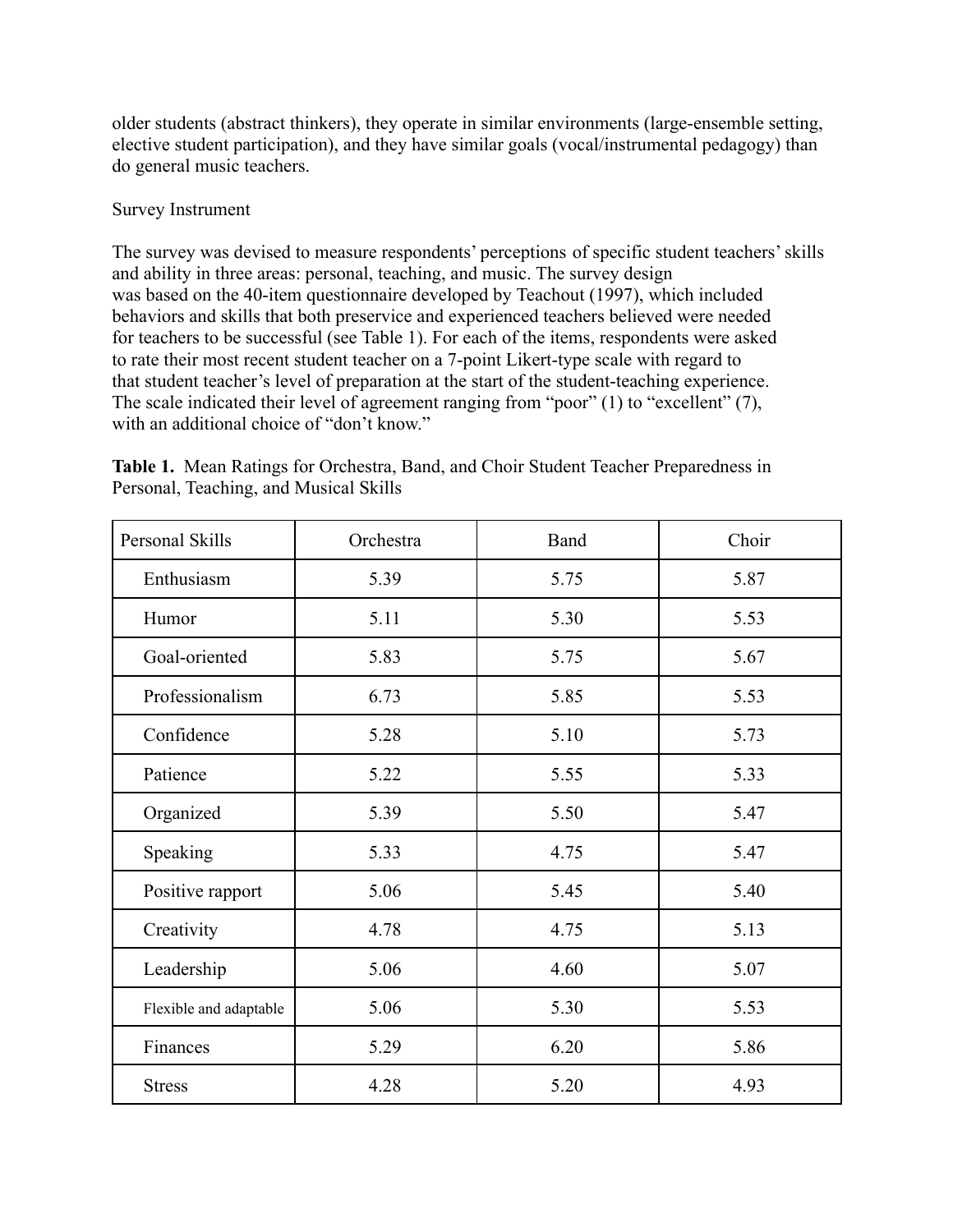| Mature                       | 5.83      | 5.80 | 5.47  |
|------------------------------|-----------|------|-------|
| <b>Teaching Skills</b>       | Orchestra | Band | Choir |
| On task                      | 4.94      | 4.85 | 5.4   |
| Involves students            | 5.33      | 5.15 | 5.4   |
| Maintains student behavior   | 4.50      | 4.35 | 4.8   |
| Lesson planning              | 4.67      | 5.30 | 4.8   |
| Rehearsal pace               | 4.39      | 4.60 | 4.93  |
| Eye contact                  | 4.89      | 4.65 | 5.73  |
| Proximity                    | 4.39      | 4.20 | 4.6   |
| Positive approach            | 5.17      | 5.40 | 5.47  |
| Body language                | 4.56      | 4.75 | 5.27  |
| Classroom management         | 4.67      | 4.70 | 4.73  |
| Motivation                   | 4.67      | 4.90 | 5.33  |
| Clarity                      | 5.06      | 5.25 | 5.27  |
| Teaching/learning strategies | 4.94      | 5.45 | 4.67  |
| Ages and abilities           | 5.00      | 5.44 | 5.13  |
| Variety of activities        | 4.72      | 5.20 | 4.47  |
| <b>Musical Skills</b>        | Orchestra | Band | Choir |
| Conducting                   | 5.00      | 5.45 | 6.00  |
| Subject matter               | 5.56      | 5.50 | 6.33  |
| Singing skills               | 5.31      | 4.56 | 6.53  |
| Theory                       | 5.89      | 5.60 | 6.00  |
| Musical standards            | 5.67      | 5.60 | 6.40  |
| Ear-training                 | 5.35      | 4.94 | 5.53  |
| Secondary instruments        | 4.88      | 4.65 | 4.73  |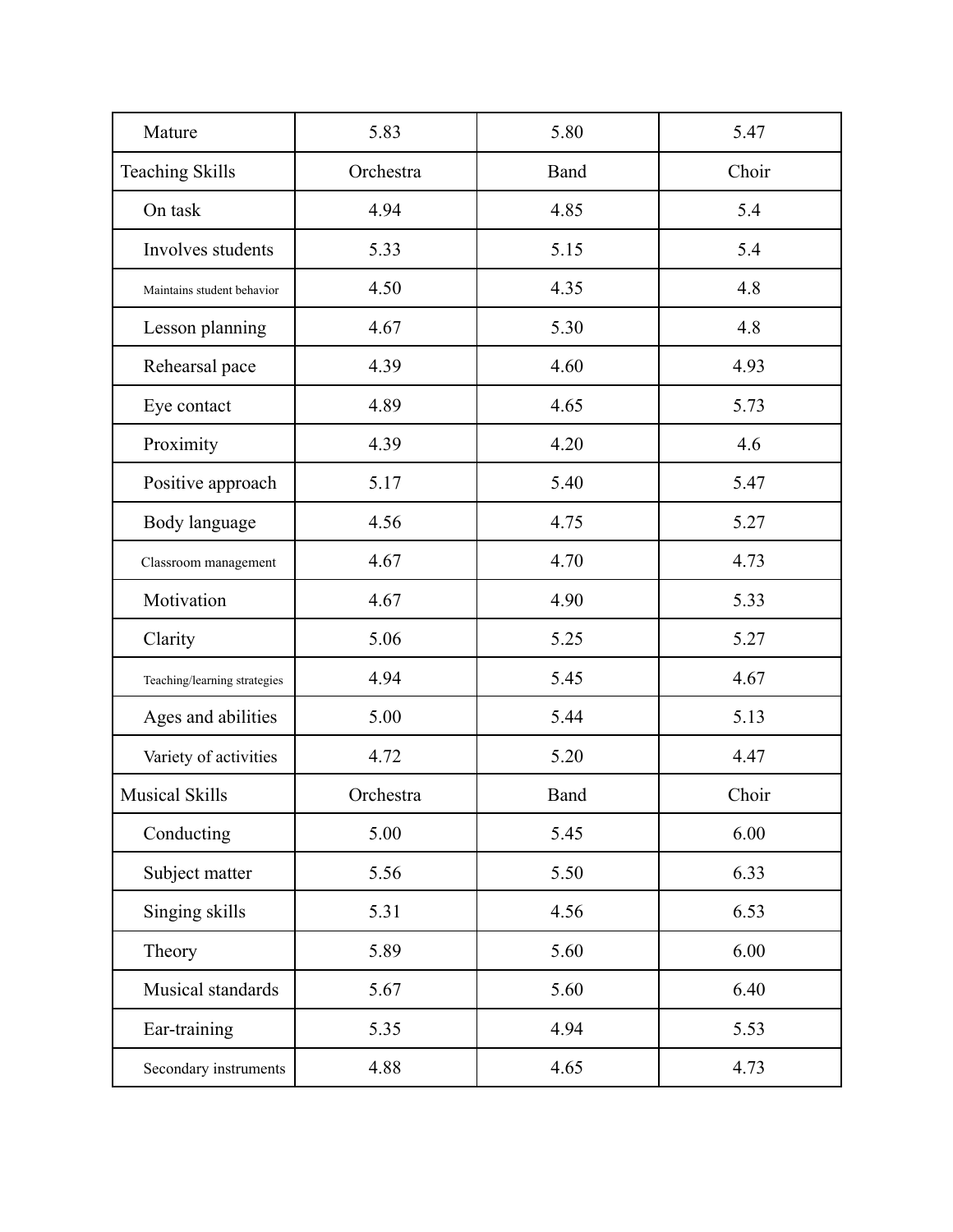| Piano skills  | 4.89 | 5.00 | 4.53 |
|---------------|------|------|------|
| Musicianship  | 5.67 | 5.75 | 6.27 |
| Sight-reading | 5.71 | 4.88 | 5.87 |

In additional to rating the level of preparation of specific student teachers, participants were instructed to circle the one item in each of the three categories (personal skills, teaching skills, music skills) that they felt needed the most attention by university music teacher preparation programs in order for the preservice teacher to be successful. Finally, via an open-ended survey question, participants were asked to share general skills or traits that they felt needed additional attention by university faculty before preservice teachers began their student-teaching experience.

## **Results**

Overall mean ratings were calculated for personal skills  $(M = 5.2, SD = 1.9)$ , teaching skills ( $M = 5.05$ ,  $SD = 1.6$ ), and musical skills ( $M = 5.0$ ,  $SD = 2.1$ ) and results were similar for each of the three categories. To determine if there were differences in student teacher preparedness between band, orchestra, and choral student teachers, means were calculated for each of the 40 items between the three groups and compared. Teachers' responses to the survey items regarding the most important trait for student teacher preparation in each category (personal skills, teaching skills, musical skills) were totaled and rank ordered for comparison.

## Personal Skills

Mean ratings for the level of preparedness relative to student teachers' personal skills were similar for the orchestra ( $M = 5.65$ ,  $SD = 2.04$ ), choir ( $M = 5.59$ ,  $SD = 1.95$ ), and band cooperating teachers ( $M = 5.08$ ,  $SD = 1.85$ ). Mean ratings in each of the 15 items related to personal skills revealed that many cooperating teachers were not informed about the student teacher's ability to manage finances. Orchestra student teachers were rated higher for professionalism ( $M = 6.73$ ,  $SD = 1.65$ ) than both band student teachers ( $M = 5.85$ ,  $SD = 1.53$ ) and choir student teachers ( $M = 5.53$ ,  $SD = 1.99$ ). No other differences greater than 1.0 in rating were found for any of the other items.

Responses to the most important personal skill for university programs to improve were compared between orchestra, band, and choir teachers. Flexible and adaptable was selected by both choir (5 respondents) and orchestra teachers (5 respondents) as the most important personal skill to develop in student teachers, while band teachers chose Leadership with the greatest frequency (5 respondents). Orchestra teachers selected Flexible and adaptable (5), Organized (4), Positive rapport (3), and Confidence (3) as important personal skills to develop. Band teachers selected Leadership (5), Creativity (4), and Confidence (3). Choir teachers predominantly chose Flexible and adaptable (5) (see Table 2).

## Teaching Skills

Mean ratings for teaching skills were similar for the band  $(M = 4.91, SD = 1.50)$ ,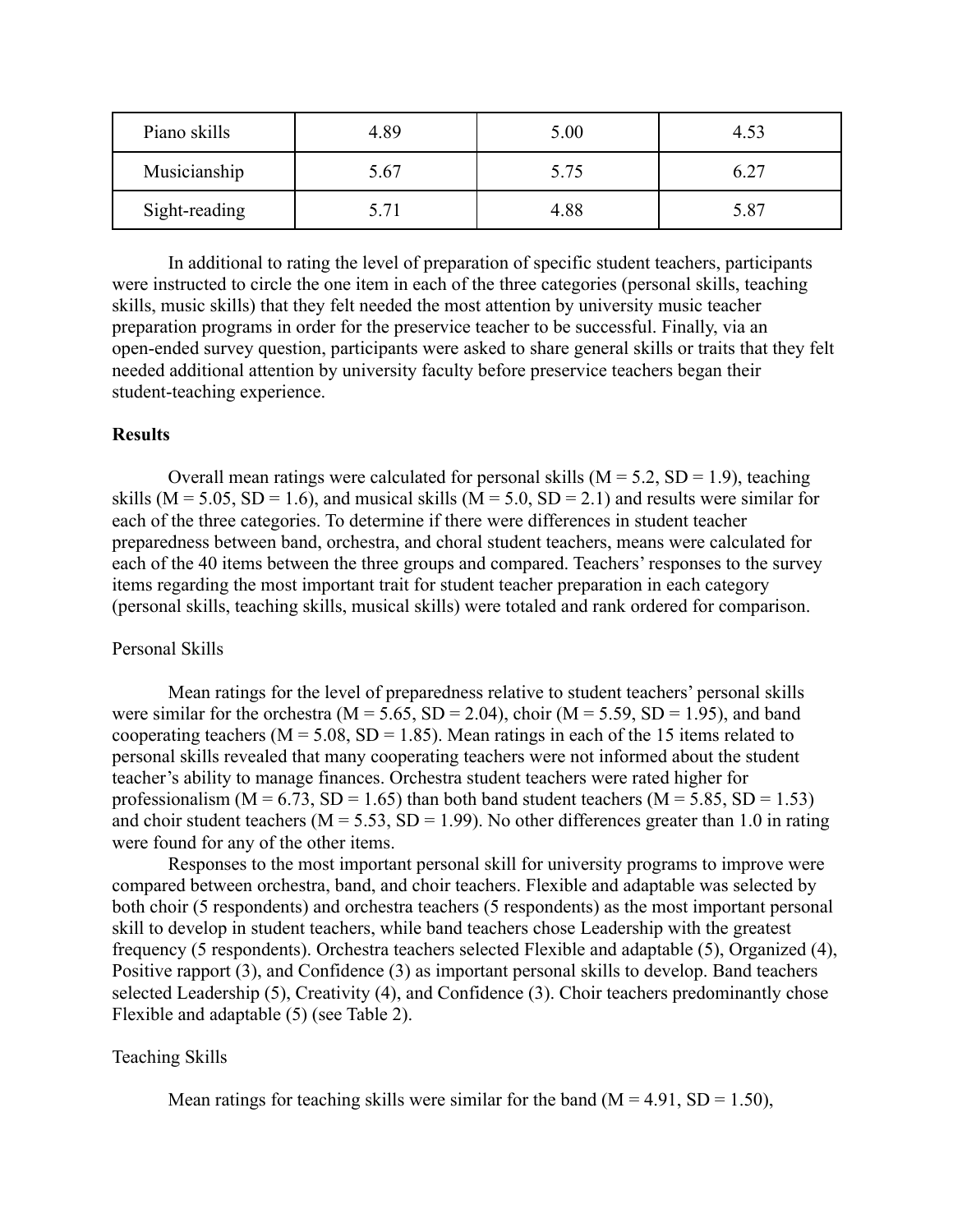orchestra ( $M = 4.5$ ,  $SD = 1.67$ ), and choir student teachers ( $M = 5.56$ ,  $SD = 1.64$ ). Choir student teachers were rated higher ( $M = 5.73$ ,  $SD = 1.53$ ) for eye contact than both orchestra ( $M = 4.89$ ,  $SD = 1.94$ ) and band student teachers (M = 4.65, SD = 1.61). Both orchestra (6) and band teachers (7) selected Rehearsal pace as the most important teaching skill to develop in student teachers, while choral teachers chose Teaching and learning strategies (4) followed by Rehearsal pace (3). Four band directors also selected Motivation as important to develop while none of the choral teachers chose Motivation.

| Personal Skills        | Orchestra        | <b>Band</b>      | Choir            |
|------------------------|------------------|------------------|------------------|
| Enthusiasm             | $\boldsymbol{0}$ | $\overline{2}$   | $\boldsymbol{0}$ |
| Humor                  | $\boldsymbol{0}$ | $\boldsymbol{0}$ | $\boldsymbol{0}$ |
| Goal-oriented          | $\overline{2}$   | $\boldsymbol{0}$ | $\overline{0}$   |
| Professionalism        | $\boldsymbol{0}$ | $\boldsymbol{0}$ | $\overline{2}$   |
| Confidence             | 3                | $\overline{3}$   | $\mathbf{1}$     |
| Patience               | $\boldsymbol{0}$ | $\mathbf{1}$     | $\mathbf{1}$     |
| Organized              | $\overline{4}$   | $\boldsymbol{0}$ | $\boldsymbol{0}$ |
| Speaking               | $\boldsymbol{0}$ | $\overline{2}$   | $\mathbf{1}$     |
| Positive rapport       | $\overline{3}$   | $\mathbf{1}$     | $\mathbf{1}$     |
| Creativity             | $\boldsymbol{0}$ | $\overline{4}$   | $\overline{2}$   |
| Leadership             | $\boldsymbol{0}$ | 5                | $\overline{2}$   |
| Flexible and adaptable | 5                | $\overline{2}$   | 5                |
| Finances               | $\boldsymbol{0}$ | $\boldsymbol{0}$ | $\boldsymbol{0}$ |
| <b>Stress</b>          | $\boldsymbol{0}$ | $\boldsymbol{0}$ | $\boldsymbol{0}$ |
| Mature                 | $\boldsymbol{0}$ | $\boldsymbol{0}$ | $\boldsymbol{0}$ |
| <b>Teaching Skills</b> | Orchestra        | Band             | Choir            |
| On task                | $\overline{2}$   | $\overline{3}$   | $\mathbf{1}$     |
| Involves students      | $\boldsymbol{0}$ | $\overline{2}$   | $\overline{2}$   |

**Table 2.** Most Important Skill Selected by Band, Orchestra, and Choir Teachers to Improve Student Teacher Preparation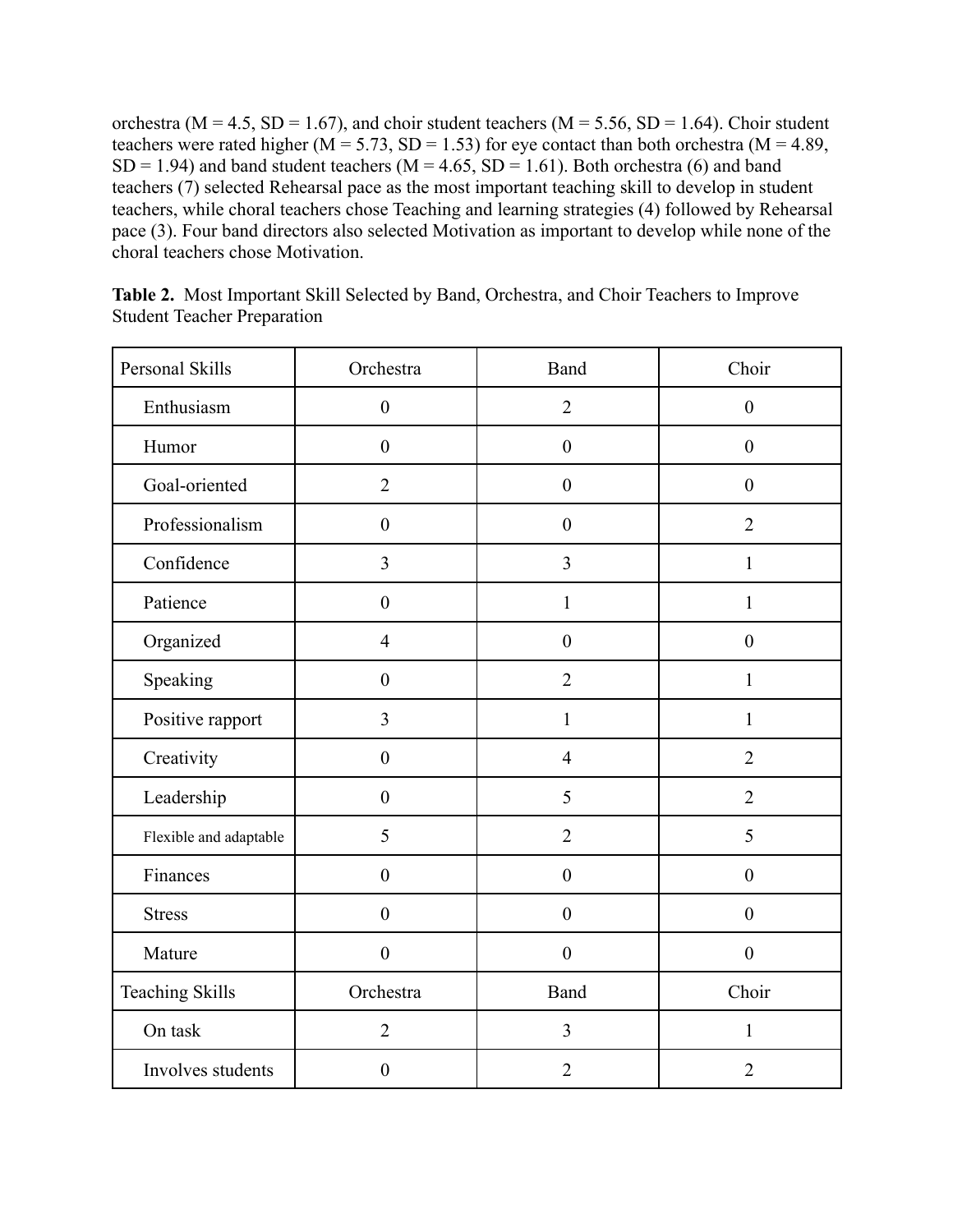| Maintains student behavior   | $\boldsymbol{0}$ | $\boldsymbol{0}$ | $\boldsymbol{0}$ |
|------------------------------|------------------|------------------|------------------|
| Lesson planning              | $\overline{2}$   | $\boldsymbol{0}$ | 1                |
| Rehearsal pace               | 6                | $\overline{7}$   | 3                |
| Eye contact                  | $\boldsymbol{0}$ | $\boldsymbol{0}$ | $\boldsymbol{0}$ |
| Proximity                    | $\boldsymbol{0}$ | $\boldsymbol{0}$ | $\boldsymbol{0}$ |
| Positive approach            | $\boldsymbol{0}$ | $\boldsymbol{0}$ | $\boldsymbol{0}$ |
| Body language                | $\boldsymbol{0}$ | $\boldsymbol{0}$ | $\boldsymbol{0}$ |
| Classroom management         | $\overline{2}$   | 3                | 1                |
| Motivation                   | $\overline{2}$   | $\overline{4}$   | $\boldsymbol{0}$ |
| Clarity                      | $\boldsymbol{0}$ | $\boldsymbol{0}$ | $\boldsymbol{0}$ |
| Teaching/learning strategies | $\overline{2}$   | $\boldsymbol{0}$ | $\overline{4}$   |
| Ages and abilities           | 1                | $\mathbf{1}$     | $\overline{2}$   |
|                              |                  |                  |                  |
| Variety of activities        | $\boldsymbol{0}$ | $\boldsymbol{0}$ | 1                |
| <b>Musical Skills</b>        | Orchestra        | <b>Band</b>      | Choir            |
| Conducting                   | $\overline{2}$   | $\mathbf{1}$     | $\overline{2}$   |
| Subject matter               | 6                | 5                | 1                |
| Singing skills               | $\boldsymbol{0}$ | $\overline{2}$   | $\boldsymbol{0}$ |
| Theory                       | $\boldsymbol{0}$ | $\boldsymbol{0}$ | $\boldsymbol{0}$ |
| Musical standards            | $\boldsymbol{0}$ | $\mathbf{1}$     | $\overline{2}$   |
| Ear-training                 | $\boldsymbol{0}$ | $\overline{2}$   | $\overline{2}$   |
| Secondary instruments        | $\overline{7}$   | 6                | $\boldsymbol{0}$ |
| Piano skills                 | $\boldsymbol{0}$ | $\mathbf{1}$     | 5                |
| Musicianship                 | $\overline{2}$   | $\mathbf{1}$     | $\overline{3}$   |

Musical Skills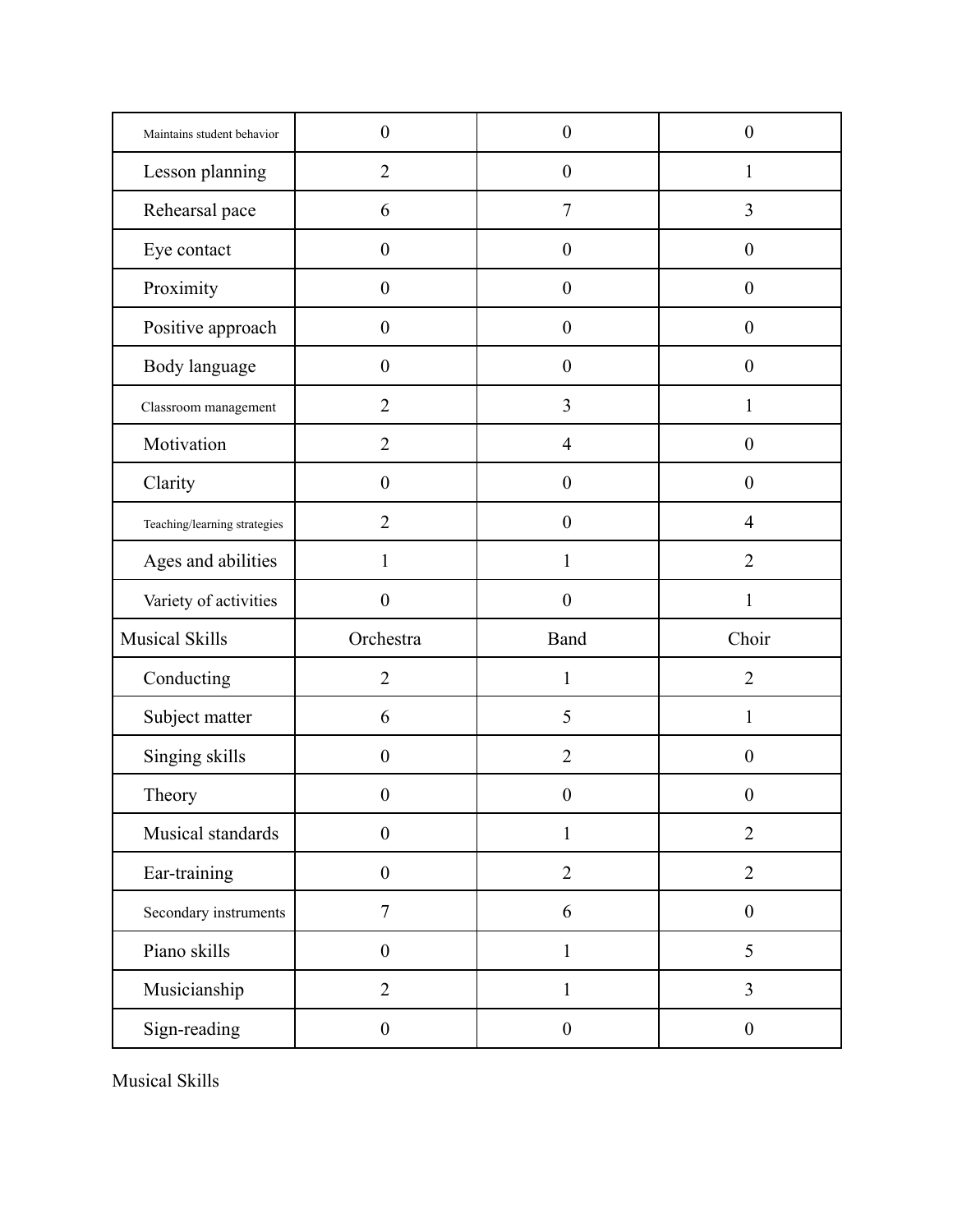Mean ratings were calculated for cooperating teachers' opinions of level of preparation in musical skills (orchestra  $M = 4.82$ ,  $SD = 2.24$ ; band  $M = 4.66$ ,  $SD = 2.12$ ; choir  $M = 5.31$ ,  $SD =$ 1.9). Mean ratings ranged from 4.25 to 6.1. Singing skills received lower ratings for band student teachers ( $M = 4.6$ ,  $SD = 2.39$ ) compared to orchestra student teachers ( $M = 5.3$ ,  $SD = 2.85$ ) and choral student teachers ( $M = 6.53$ ,  $SD = 1.49$ ). However, singing, piano skills, sight-reading, and secondary instrument skills received the highest number of "don't know" responses from the cooperating teachers: Singing skills (5 orchestra teachers, 4 band teachers), Piano skills (9 orchestra teachers, 9 band teachers), Sight-reading (4 orchestra teachers, 4 band teachers), and Secondary instruments skills (1 orchestra teacher, 3 band teachers, 4 choir teachers).

Both orchestra and band cooperating teachers selected Secondary instrument skills with the greatest frequency as the most important skill for student teachers to improve (7 orchestra teachers, 6 band teachers). Choir teachers chose Piano skills (5) and Musicianship (3) as the most important skills on which universities should focus. Orchestra and band teachers also selected Knowledge of subject matter (6 orchestra teachers, 5 band teachers) with the greatest frequency (see Table 2).

### Open Ended Responses

The final question on the survey invited participants to elaborate on any skills or traits, in general, that they felt needed additional attention prior to student teaching. Of the 53 teachers, 34 responded to the final question. Responses were grouped according to topic and four main categories emerged: Increased field experience, Developing positive rapport, Effective rehearsal pacing, and Improved error-detection skills.

#### Increased Field Experience

A number of teachers responded with recommendations regarding field experience including recommendations to increase internship opportunities and cautioned against the use of peer teaching labs. "I think students need more field experience before entering student teaching. Too often, they don't have nearly enough classroom time before becoming a student teacher" (band teacher). Another teacher agreed, noting, "The more practice students have with actually teaching children the better. Student teaching should not be the first time college students have ever worked or taught children" (orchestra teacher). This sentiment was echoed by a band teacher, "Pre-student teaching practical experiences—more frequency."

The following band teacher was very specific regarding the limitations of peer teaching labs in university settings:

Preservice teachers come musically competent with a strong foundation in lesson planning based upon standards (state and national). They are used to teaching their peers and therefore lack the awareness to analyze the success of a lesson while it is in progress and flexibility to adapt if they are not being successful. Most importantly, they lack a global view of their role: How does the student feel during/after this lesson? Does he/she want to return to learn again tomorrow? Will he/ she be involved in music next year?

#### Developing Positive Rapport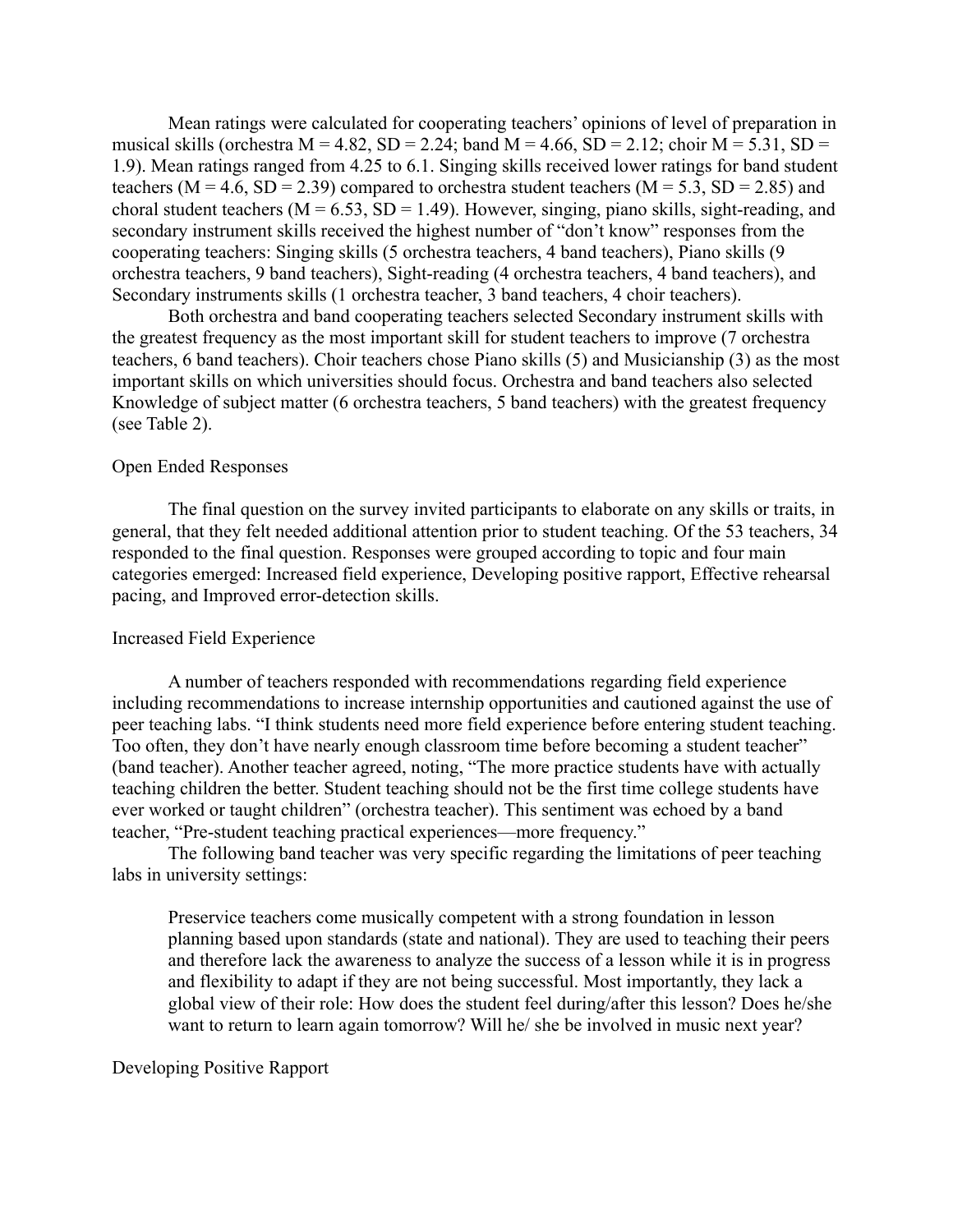The importance of developing a positive rapport with the students was another skill mentioned by cooperating teachers. A band teacher noted the importance of developing "personal relations with students—rapport." Another band teacher reflected on honesty, and noted that student teachers should be aware of "the importance of honesty about situations and the importance of building relations with students." He further explained that student teachers should know that it is appropriate to admit to making mistakes and should not attempt to hide or deny making an error. Honesty can help build a positive relationship with students.

A choral teacher expressed, "Student teachers need to get students involved and know their audience!" An orchestra teacher pointed out that good rapport is not exclusive to working with the students, but also extends to the staff, colleagues, and the community. "Not only should a student teacher possess extensive knowledge of the subject being taught, great rapport with the students, the staff and the learning community is an absolute must."

### Effective Rehearsal Pacing

Effective rehearsal pacing was frequently cited as needing additional attention. Specific comments regarding rehearsal pacing provided additional insight as to the reasons that teachers selected this item. More than one respondent indicated that student teachers talk too much. One band teacher noted:

Without a doubt, rehearsal/class pacing is crucial to developing a strong relationship with the students. Virtually every student teacher talks too much and is redundant with feedback, which slows pacing down and can stagnate the learning process. I stress to prospective teachers, less talk, be direct and allow them to participate as much as possible.

One orchestra teacher reflected specifically on her most recent student teacher,

I think the main issue we are having is pacing—not knowing when to stay on a topic or section of music and when to move on. Also, being able to break down the music for beginners has been a major issue. Don't tell beginners to "go home and practice it." They (interns) have to have a goal in mind for the class period (are we trying to "make it through" or "work up parts" or "fine tune" or "speed up tempo," etc.) and then have several methods in mind of how to accomplish that goal. My intern gets "stuck" if the students don't get it right immediately, but doesn't have ideas of how to get what he wants to happen.

#### Error Detection Skills

A few cooperating teachers stated the need for improved error detection skills. One band teacher suggested: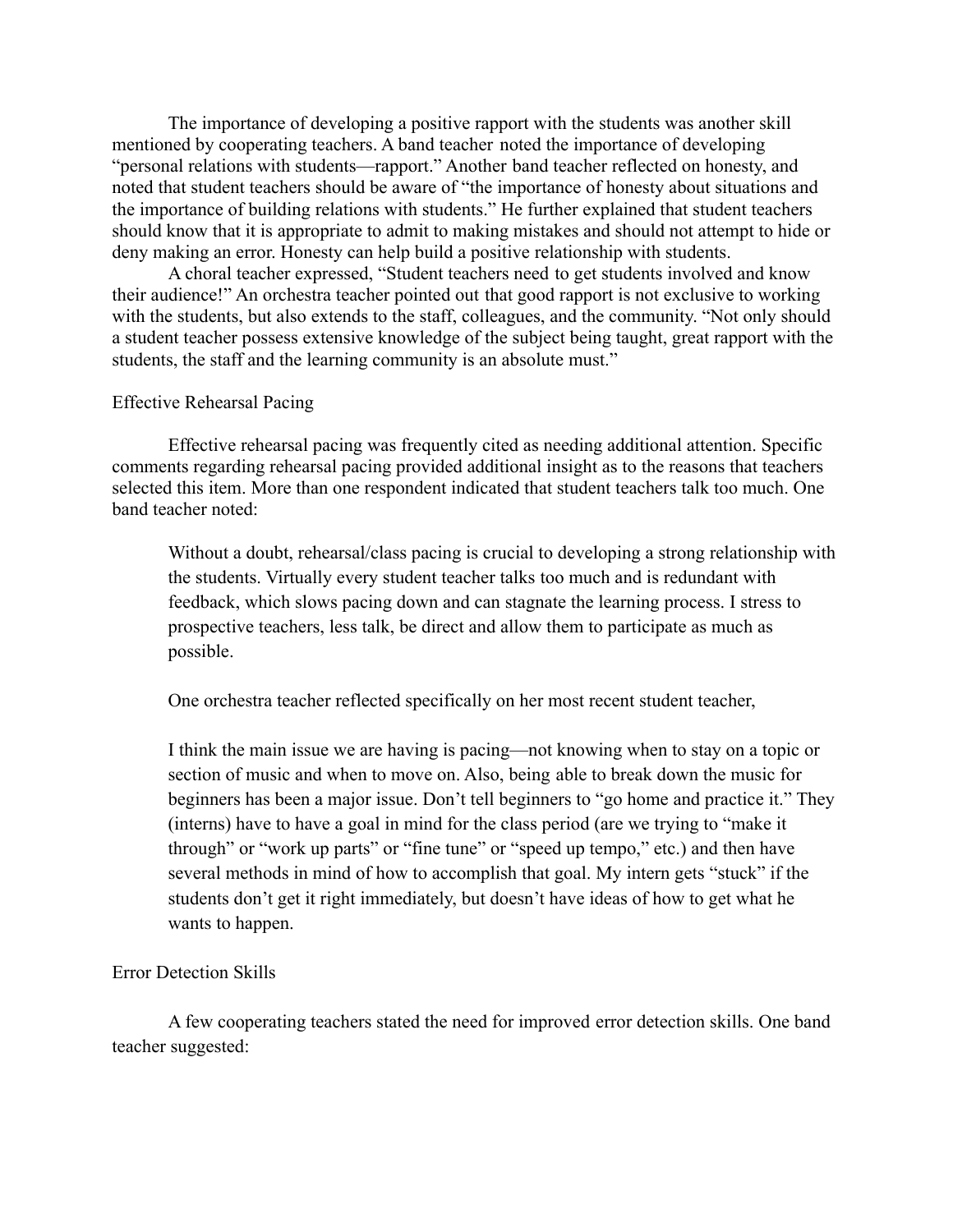In working on "excellent ear-training skills," I really mean to work on error detection skills. Students often have such a tough time finding mistakes when standing in front of an ensemble. An error detection program would be a great addition to their studies.

Individual cooperating teachers also noted that band and orchestra interns needed increased secondary instrument skills and that choral interns needed improved piano skills. Additional comments were given that were unique for that individual student teacher or cooperating teacher.

### **Discussion**

Teacher educator programs rely on student teaching to give future teachers an important capstone experience during the final semester(s) of their licensure program. Furthermore, student teaching has been identified as the most important component of an undergraduate music education degree (Brand, 1993; Conway, 2002; Guyton & McIntyre, 1990; Krueger, 1997). Therefore, the role of the cooperating teacher as mentor, collaborator, and role model during the student-teaching semester (Draves, 2008; Duling, 2000; Zemek, 2008) is critical to the successful preparation of preservice music teachers. Thus, it seems prudent to consider the perspective of the cooperating teacher relative to teacher preparation.

Overall mean ratings in each of the three categories—personal skills, teaching skills, and musical skills—were similar. Consistent with previous research regarding the perceived importance of personal skills, teaching skills, and musical skills (Teachout, 1997), the cooperating teachers in this study assigned overall ratings of 5.2 for personal skills, 5.05 for teaching skills, and 5.0 for musical skills. Personal finances, piano skills, secondary instrument skills, sight-reading skills, and singing skills contained more "don't know" responses than any of the other categories. This may have been due to the fact that teachers were reflecting on the level of preparation at the start of the student-teaching experience and had not yet had the opportunity to observe these skills, or the skills may not have been utilized in that particular classroom setting.

Cooperating teachers were asked to select the area that they felt needed the most attention from the university during teacher preparation in the areas of personal skills, teaching skills, and musical skills. Responses differed according to the area of instruction (orchestra, band, choir). In the area of personal skills, orchestra and choir teachers both selected Flexible and adaptable with the greatest frequency. Being flexible and adaptable speaks to the idea of adaptive expertise—the ability to apply knowledge, skills, and/ or dispositions effectively or innovatively in familiar or unfamiliar situations. Teaching environments provide novel situations daily and student teachers must think quickly on their feet in order to effectively deal with situations as they arise. Furthermore, band teachers selected Leadership with the greatest frequency. Orchestra teachers selected additional traits: Organized, Positive rapport, and Confidence as being important. Band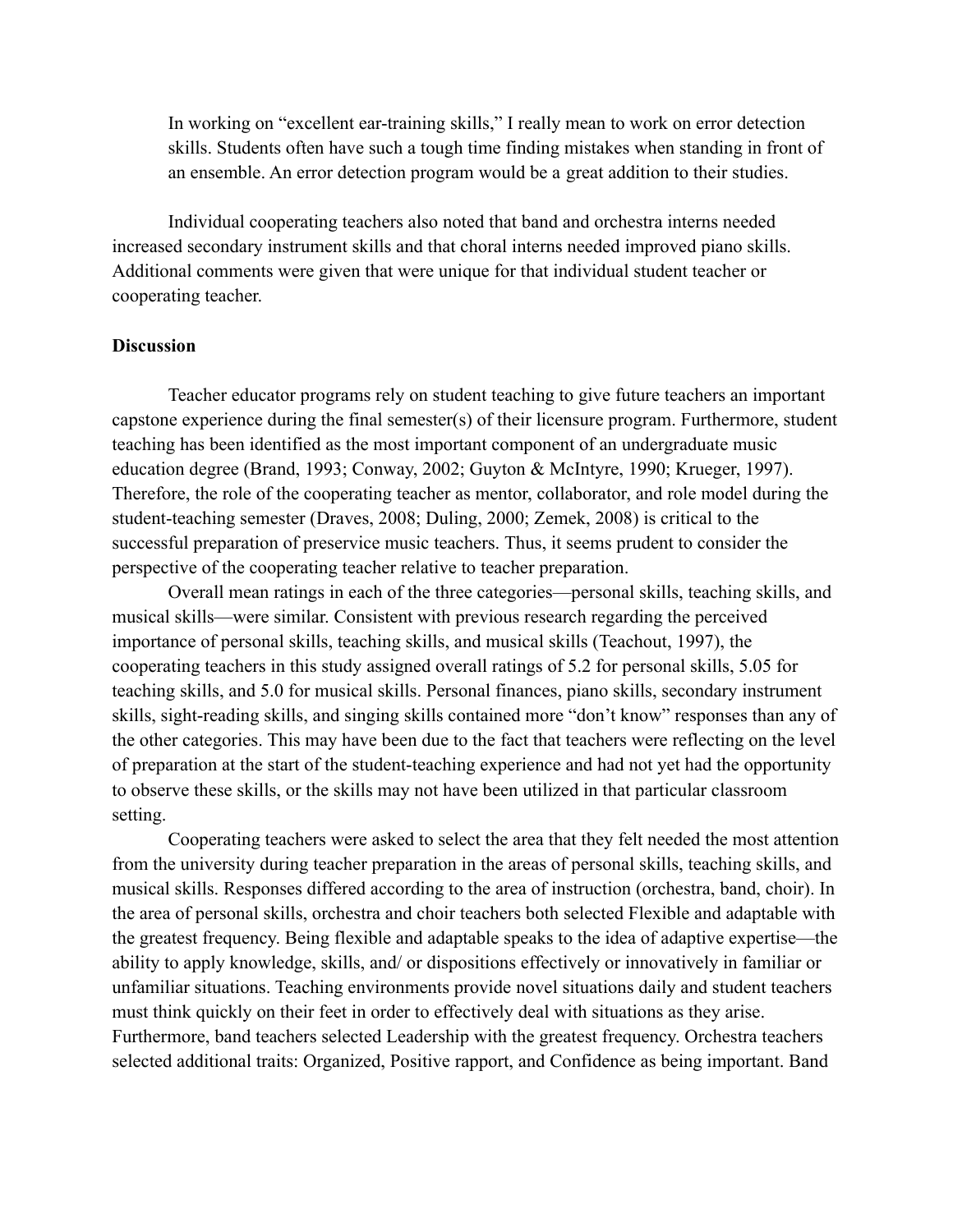teachers selected Creativity and Confidence as important skills. Choral teachers selected no other personal skill as overwhelmingly important.

In the area of teaching skills, both orchestra and band teachers selected Rehearsal pace while choral teachers selected Teaching and learning strategies followed by Rehearsal pace. It appears that having an effective rehearsal pace was important to the cooperating teachers who participated in this study and that the student teachers needed the most attention in this area. Surprisingly, orchestra, band, and choir teachers did not select Classroom management with great frequency. It may be that having an effective rehearsal pace impacts many other areas and that teachers felt that additional instruction in this area would make student teachers more effective.

Musical skills had the greatest number of "don't know" responses from the cooperating teachers. It appears that several musical skills (singing, piano skills, sight reading, and secondary instrument skills) were not observed in various classroom settings. Orchestra and band teachers overwhelmingly selected Secondary instruments (13) and Knowledge of subject matter (11) as the two areas that needed the most attention from university programs. Choir teachers chose Piano skills (5) as the most important.

Consistent with previous research (Brophy, 2002), cooperating teachers noted that field experience prior to student teaching is extremely important and several teachers suggested that additional field experience and teaching labs would be beneficial. Cooperating teachers also expressed interest in more effective rehearsal pace, recommending that young teachers talk less and engage the students more. Developing a strong rapport with students was considered very important. Increased secondary instrument skills for band and orchestra interns and increased piano proficiency for choral interns were recommended, along with additional error-detection skills for all interns.

### **Conclusions**

The feedback from the cooperating teachers who participated in this study is valuable when considering how to improve music teacher preparation. However, before increasing coursework or requirements in the areas identified as needing additional attention, university programs should consider why student teachers lack skills in specific areas such as secondary instruments, piano skills, flexibility and adaptability, leadership, motivation, error detection, and effective rehearsal pacing. Previous research has found a general disconnect between coursework and the student-teaching experience (Abrahams, 2009; Conway, 2002). It is possible that student teachers gain the necessary information and skills during the degree program, but are not required to apply the skills until the student-teaching experience, perhaps leaving a gap of many months or years between acquisition and application. This time gap may cause students to lose the skill sets that have been acquired.

Furthermore, based on the results of this study it appears that different classroom environments require skill sets specific to that environment. Increased field experience early in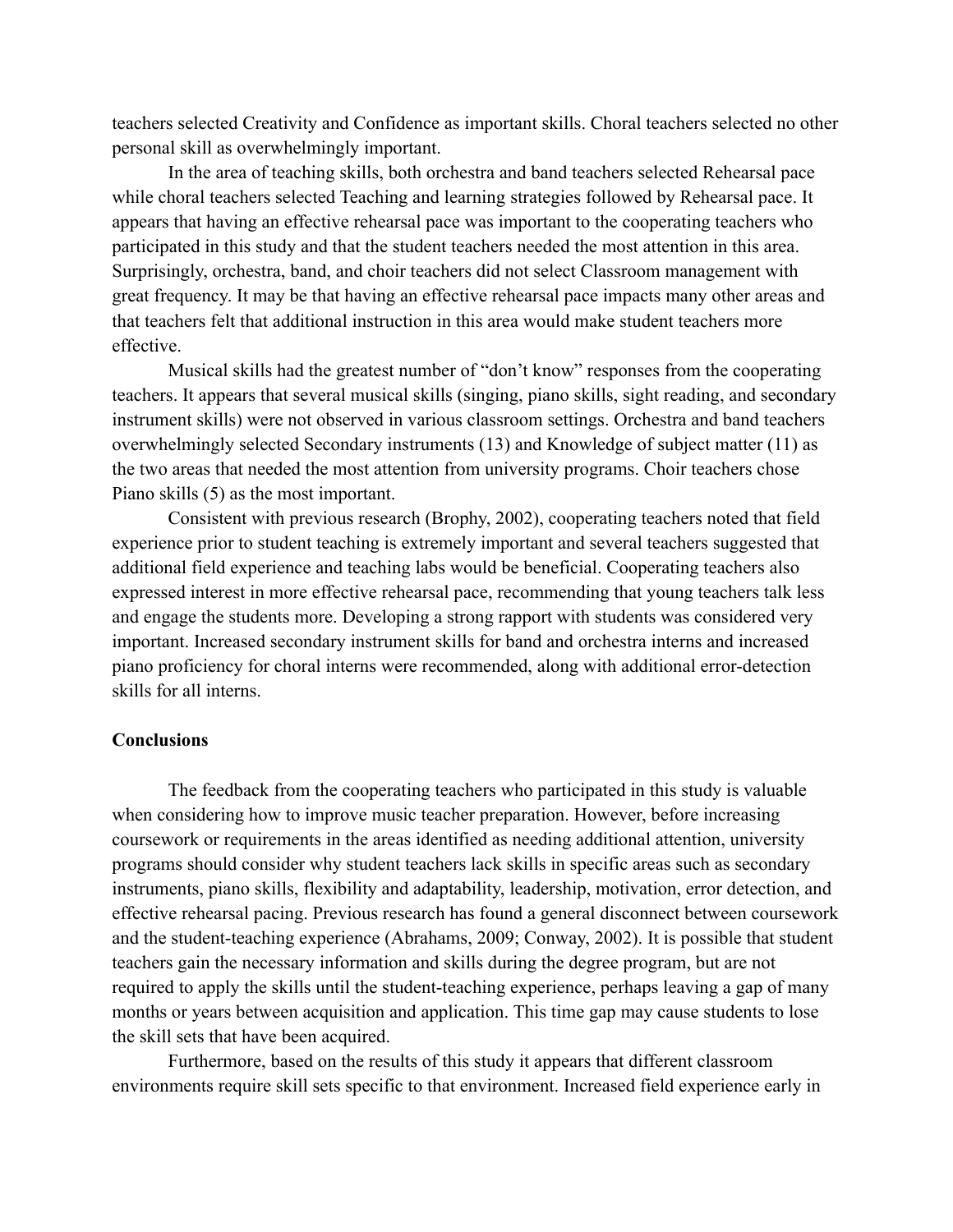the degree program may improve the connection between coursework and field experience. Explicit connections between coursework and field experience made by university faculty at the time of skill-set acquisition and thereafter may also increase student teachers' retention and application of those skill sets.

Music education majors frequently enroll in secondary instrument courses and piano classes early in their degree program. Early field experiences would facilitate an immediate application of the skills learned at the university and may improve retention of that information. Furthermore, cooperating teachers recommend that field experience be increased to create additional opportunities for young teachers to practice building rapport, motivate students, react to student responses, and adjust the lesson accordingly. Additional opportunities to teach students in authentic settings (band, choir, or orchestra) will provide student teachers with an environment that encourages or even requires them to use the skills specific to that classroom setting.

Caution should be taken when considering the results of this study. The number of participants ( $N = 53$ ) was relatively small and while it appeared that there were trends in the type of responses between orchestra, band, and choir teachers, it is possible that these trends would change with additional participants. Cooperating teachers were asked to rate the student teacher based on his or her performance at the start of the student-teaching experience. It may have been difficult to reflect back to the beginning of the experience and cooperating teachers' ratings may have been influenced by progress made during student teaching.

This study also did not take into account the variable of educational institution. Some music teacher education programs include additional field experience prior to student teaching, specific pedagogy courses, and a variety of co-curricular activities. Feedback from the cooperating teachers in this study may have been more applicable to the specific institution where each student teacher was prepared than to all university education programs. Additional research is needed that controls for these variables.

Future research should also include general music teachers and music teachers who teach outside their area of specialty. The skills needed to be an effective general music teacher may be very different from the skills needed to be a secondary school orchestra, band, or choir teacher. It also seems important to consider possible differences in cooperating teachers' perceptions of student teacher competencies based on the ages and maturity levels of the students they teach (i.e., cooperating teachers who teach high school students may perceive that student teachers need vastly different skill sets than do cooperating teachers who teach elementary school students).

Cooperating teachers are an integral part of the preservice teachers' music education program and additional research is needed to investigate the opinions and perceptions of this population. Cooperating teachers have a valuable perspective and important information that can aid in developing more effective teacher education programs.

## **References**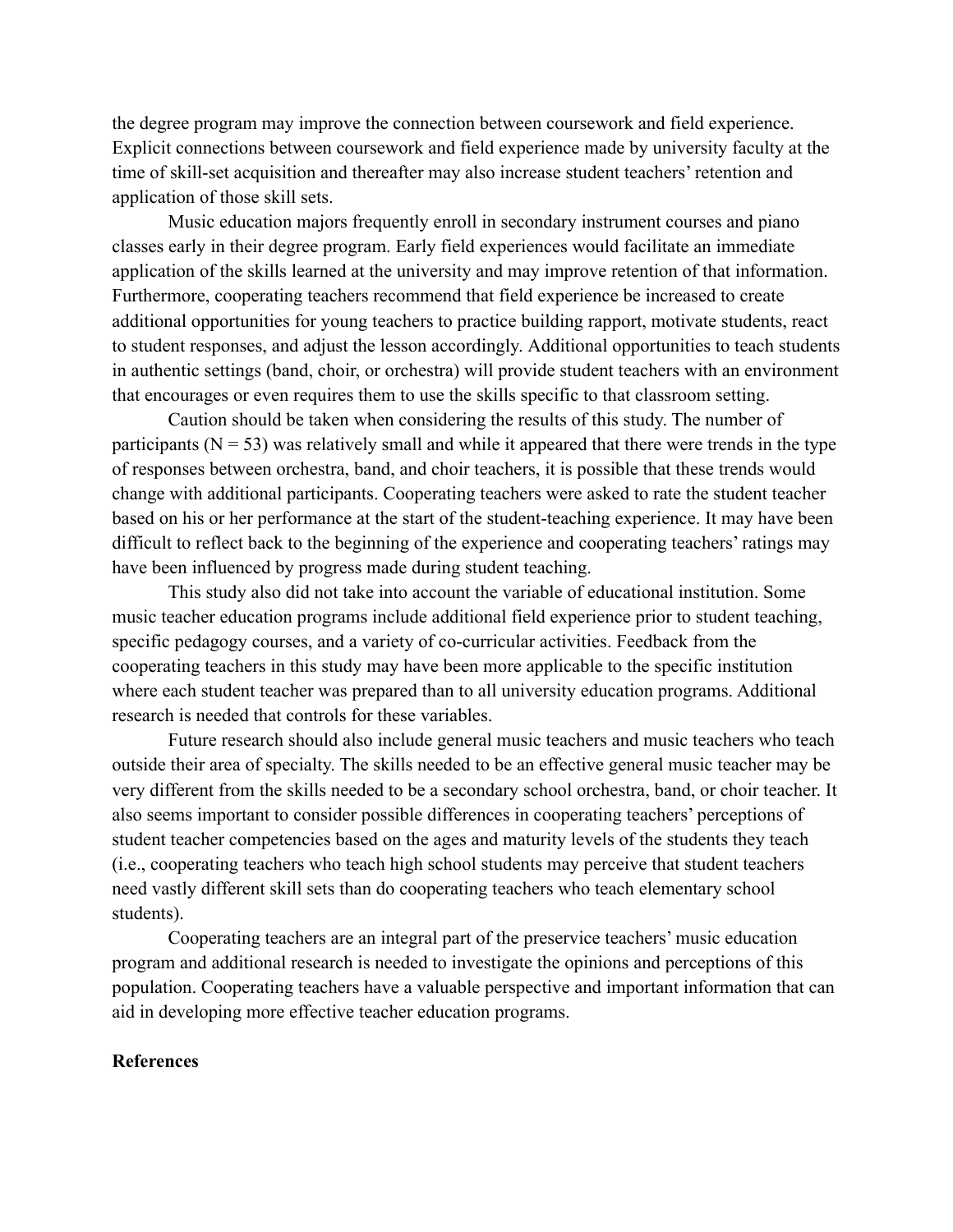- Abrahams, F. (2009). Examining the preservice practicum experience of undergraduate music education majors. Exploring connections and dispositions through multiple perspectives: A critical grounded theory. Journal of Music Teacher Education, 19(1), 80–92.
- Ballantyne, J., & Packer, J. (2004). Effectiveness of preservice music teacher education programs: Perceptions of early-career music teachers. Music Education Research, 6(3), 299–312.
- Brand, M. (1993). Does student teaching make a difference? In R. L. Robinson (Ed.), Preparing to teach music in today's schools: The best of MEJ (pp. 19–22). Reston, VA: MENC.
- Brophy, T. S. (2002). Teacher reflections on undergraduate music education. Journal of Music Teacher Education, 12(1), 19–25.
- Conway, C. (2002). Perceptions of beginning teachers, their mentors, and administrators regarding preservice music teacher preparation. Journal of Research in Music Education, 50, 20–36.
- Draves, T. J. (2008). "Firecrackers" and "duds": Cooperating music teachers' perspectives on their relationships with student teachers. Journal of Music Teacher Education, 18(1),  $6-15.$
- Duling, E. (2000). Student teachers' descriptions and perceptions of their mentors. Update: Applications of Research in Music Education, 19(1), 17–21.
- Guyton, E., & McIntyre, D. J. (1990). Student teaching and school experiences. In W. R. Houston (Ed.), Handbook of Research in Teacher Education (pp. 514–534). New York, NY: Macmillan.
- Hamann, D. L., & Lawrence, J. E. (1994). University music educators' effectiveness as determined by public school music teachers. Update: Applications of Research in Music Education, 12(2), 21–27.
- Haston, W., & Leon-Guerrero, A. (2008). Sources of pedagogical content knowledge: Reports by pre-service instrumental music teachers. Journal of Music Teacher Education, 17(2), 48–60.
- Hourigan, R. M., & Scheib, J. W. (2009). Inside and outside the undergraduate music education curriculum: Student teacher perceptions of the value of skills, abilities, and understandings. Journal of Music Teacher Education, 18(2), 48–61.
- Krueger, P. J. (1997). Portrait of a music student teacher. Music Educators Journal, 84(4), 33–37.
- Legette, R. M. (1999). The role of university music educators as perceived by public school music teachers. Journal of Music Teacher Education, 8(2), 21–28.
- Miksza, P., Roeder, M., & Biggs, D. (2010). Surveying Colorado band directors' opinions of skills and characteristics important to successful music teaching. Journal of Research in Music Education, 57, 364–381.
- Morin, F. (2000). Developing collaborative partnerships for student teaching in music. Journal of Music Teacher Education, 10(1), 6–15.